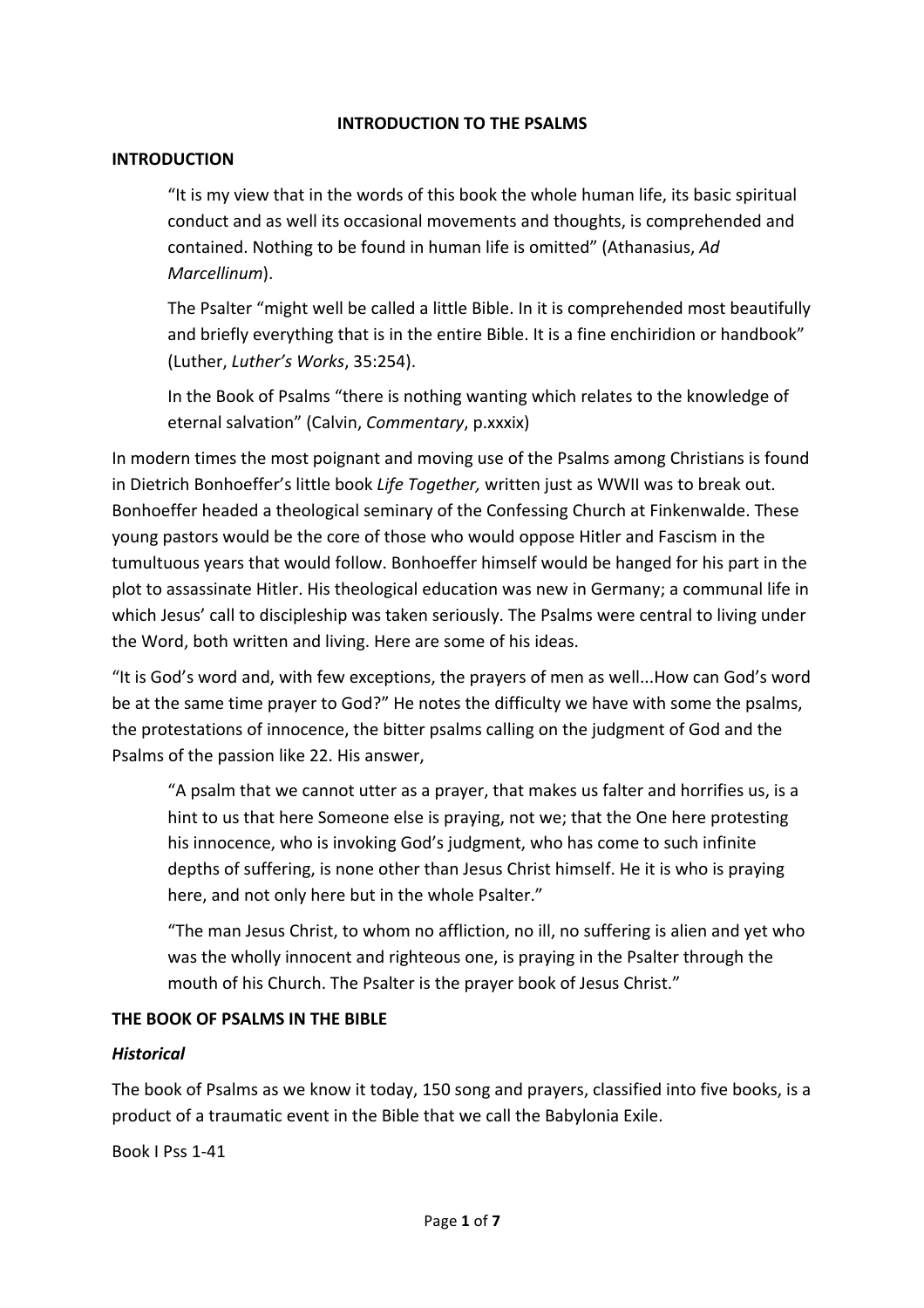Book II Pss 42-72 Book III 73-89 Book IV 90-106 Book V 107-150

Many of the songs in these five books are products of the period of the monarchy 1000BCE to 587BCE brought together from their past to help them live through the trauma they were experiencing. Many of them were composed before the exile and then used during and after the exile to help people in worship experience the pain and find new hope.

What is the exile? It is that last date that is the key, 587BCE. The leadership of Judah is decimated and population deported to Babylon. Some flee to Egypt as well, most notably the prophet Jeremiah and found a temple there and a thriving Jewish community. In Babylon the exiles also do well, but long for home and in 539 begin, at the fall of the Babylonian empire and the rise of the Persians in the form of Cyrus, planning to return to Jerusalem. The temple was rebuilt by 515BCE but it bore no resemblance to the great edifice of Solomon. Ezra and Nehemiah later set out to establish the city and the law but there is always underlying questions about what had happened to Judah and its relationship to God. The questions then turn from historical to theological.

# *Key theological problems*

The Exile meant the loss of the land, the temple and the monarchy. These had been the core elements of the relationship with God. They were tied up with promises of God, covenant promises and now all that seemed overturned. Who was God? What did God want? How should we be the people of God? Why has this happened to us?

After the Exile the temple was rebuilt (516 BCE) but it was paltry compared to its former glory and by the time Herod was to rebuild it 500 years later to a huge glorious edifice it was all but too late. The Romans destroyed it in 70CE and all that remains are the foundation blocks that make up the Wailing Wall.

The monarchy was never restored although some tried and they were never truly autonomous again until the present day. They hated their overlords but could mostly do little about them. The old way of understanding God had gone. A new way had to be negotiated. They had to find new ways of living as the people of God.

In the Psalms this is reflected in the way the Psalter is put together. Books I-III address these painful questions and if you want to get a sense of the pain and hopelessness read Psalm 89 which is the conclusion to these three Books and the fulcrum for the Psalter.

On the other hand, Books IV-V take a different perspective. They make the claim that it is possible to live under God's rule without temple, monarchy and land because God rules in the midst of events and circumstances that seem to belie it. God's rule is contested, will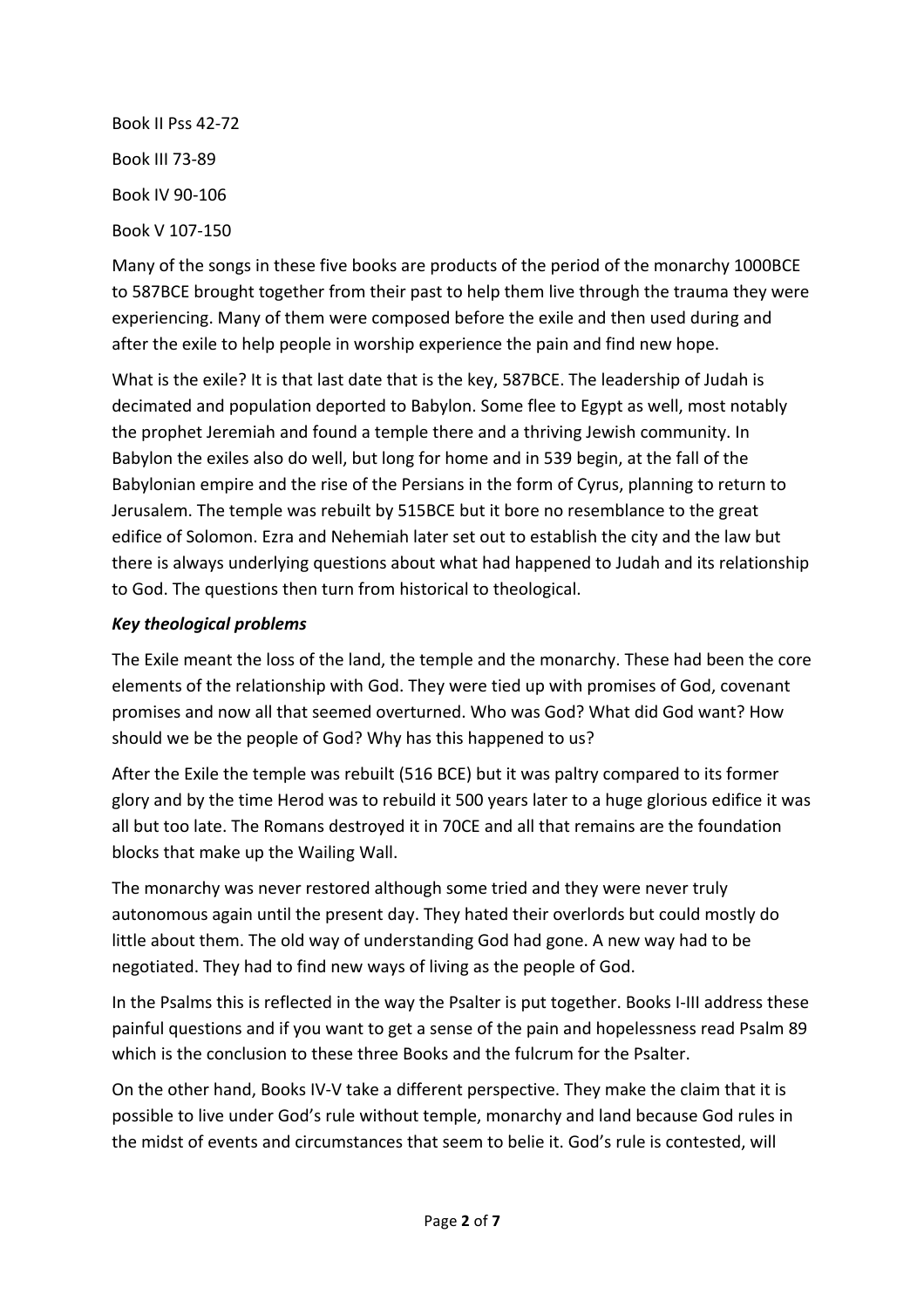continue to be contested within and without the people of God. Exile is painful (135-137) but it is liveable.

Pss 1-3 act like an introduction and pursue the main themes. How to live with God's blessing Ps 1; God's anointed and the world's ridicule Ps.2; and Ps.3 the trials of the people of God. But the Psalter ends on a different note. Pss 146-150 end on the note of praise. This is how it will all end. In between are the questions, the difficulties and the joys of being the people of God who live by faith and faithfulness.

These are the questions Jesus was dealing with when Jesus came. Jesus came to Israel to end the exile. That is the point of Jesus' ministry: He did not come for Christians he came for Jews. He came to proclaim that God rules. That is what the term the kingdom of God or heaven means. God rules in Jesus. Repent and trust Jesus and the exile is over. Jesus message will be contested violently but God still rules and rules to bring the exile to its end. It is the same message as the Psalms.

These Pss stem directly from the worship of community and individuals. Worship is central and sometimes it is possible to identify particular occasions and sometimes not. For instance, the Pss. of Ascents probably reflect the worship and theology associated with pilgrimage to Jerusalem and the Feast of Tabernacles. This is why most churches use Pss in worship both private and communal.

# *Theological themes of the Psalms*

So it is that the Pss make public the inner life of Israel both personal and communal. They express pain fears, delights and hopes of both community and individuals.

*How then can one be happy?* Ps 1 begins the Psalter with the affirmation that human happiness is the complete orientation to God, a God centred life. That is how God's rule works now, in the God centred life.

That is why in Ps 2.12, another part of the introduction, we take refuge in God which is a description of living in dependence on God for our life and our future unlike the other nations. The Pss are full of terms like trust, fortress, stronghold, rock to emphasise the trustworthiness of God so that we can live a God centred life.

To be happy is to trust one's whole self, existence and future to God.

*Now we can understand terms like righteousness.* This is not a moral term but a relational one. It describes the person who takes refuge in God or depends on God or trusts in God. They are not morally superior people, the self righteous, whose good behaviour place God under an obligation to reward them. That is how Christianity (and the OT) is often read in church and in the media.

But the righteous person are those who acknowledge their dependence on God for life an future. Their basic happiness derives from God's forgiveness and God's covenant love and God's peace. Their relationship with God has been put to rights.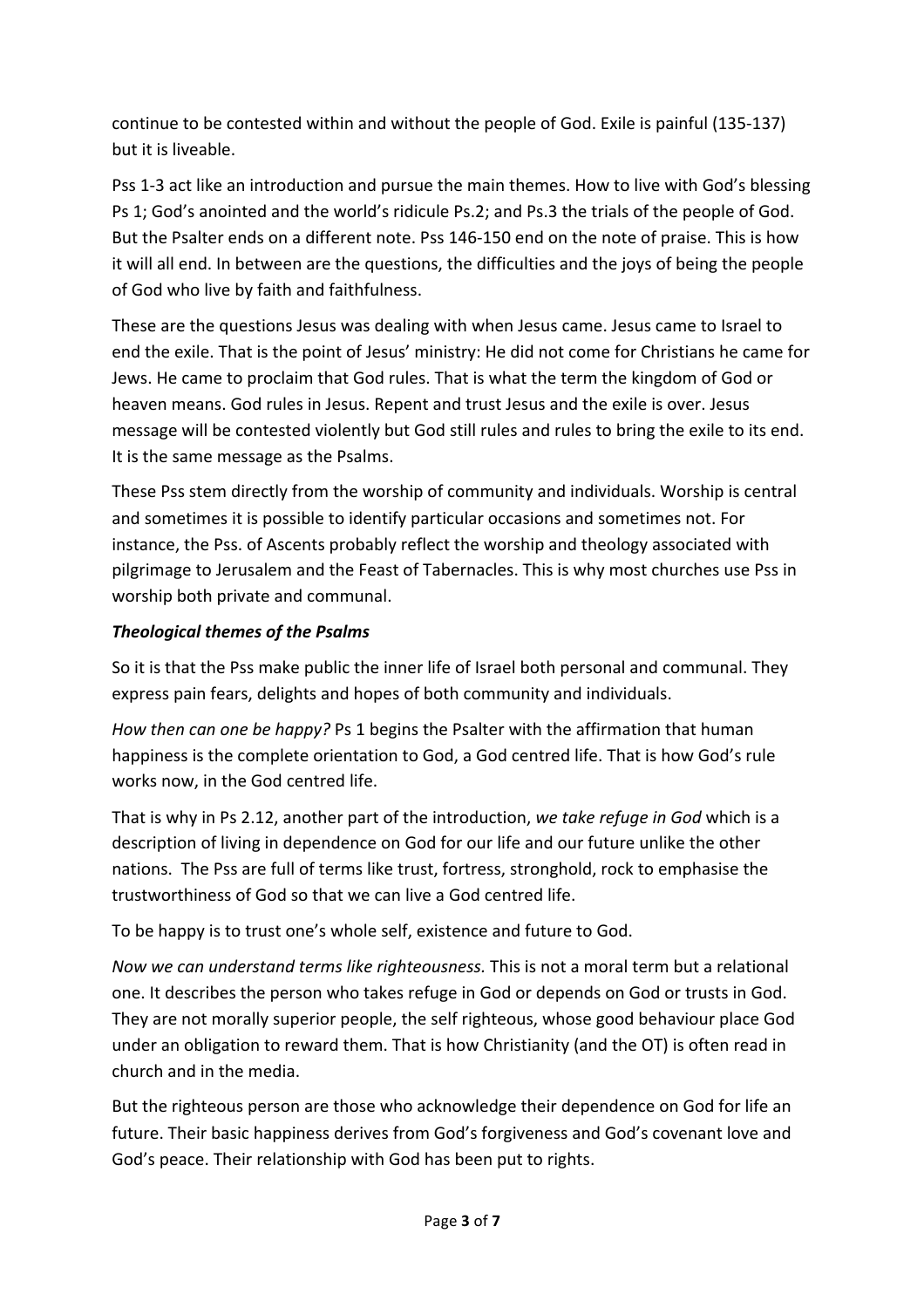Now of course, there are moral consequences of such trust but that is not what these words are about. The righteous will seek peace because they trust the God of peace and live life dependent on him.

The wicked then are not obviously bad people, rapists, murderers, thieves but people who decide to live autonomously, who live self-centred, self-directed and self-ruled lives. If we cannot get this into our heads and persist in reading these terms as essentially moral we will misread the Psalms and the prophets. The wicked will do things that suit their life of autonomy and we will come across it and the pilgrim will feel their disdain and hostility.

It is a bit sobering that the highest value and virtue in western democracies, autonomy, is the essence of wickedness in the Psalms.

All of this only makes sense in the light of the most fundamental affirmation of the psalter.

God rules is the fundamental view of the Psalter no matter what things look like. The rule is opposed constantly and circumstances seem to tell a different story but trust it; God rules now.

God's rule may be opposed (Ps.1) or God's Messiah and God's place held in contempt (Ps.2) or God's people despised (Ps.3) but God rules now. And this is the only true source of happiness and life even if it is counter-intuitive.

Rule or sovereignty usually means the power to enforce one's will. The Psalms insist that God does not do this. God invites people to trust him enough to do his will and then offers empowerment to do so. This kind of rule is resisted. God must therefore either enforce divine will or suffer the consequences of human disobedience. It is the latter that that God chooses. So God becomes vulnerable for the sake of relating to human kind. God's power is that of unbounded love and that is the meaning of covenant love.

*From this it is clear that God wills justice and peace for all. God wills economic and political* systems that exclude no-one from access to life or future. God will be content with nothing less that peace on earth. God will not be content until all are happy as in the definition of Psalm1.

*Obviously then judgment will come to the self-directed* because they do not care for God's rule of justice and peace. Such judgment is not mechanical but relational and we Christians know that from the cross: Choosing to live outside the relationship of trust means rejection, by definition.

*Therefore the dominant voices in the Psalms are praise and cry.* They are as inseparable as cross and resurrection. God's choice to exercise sovereignty of justice and peace in steadfast love means praise and cry are inseparable parts of the human condition.

The Book of Psalms may begin with the pain and puzzlement of Pss 2-3 but it ends with Pss 148-150 the most triumphant songs of praise in the book. Why? Because that is how it all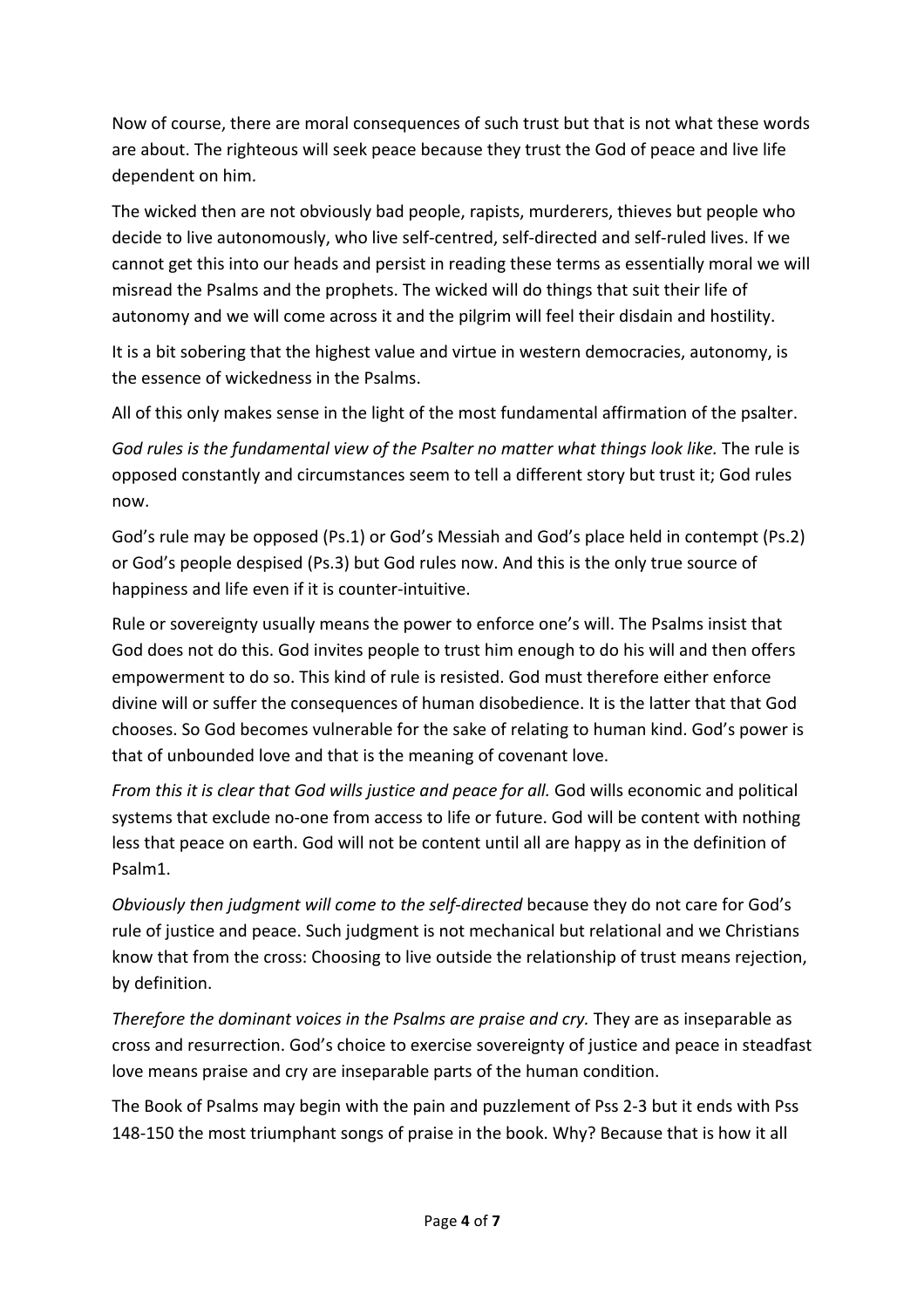ends. It ends in praise. We live in the in-between times, between Pss 2-3 and Pss 148-150 and that is where the majority of the Psalms find their locus.

Our lives are lived in the realities of pain and rejection on the one hand and the glory of praise on the other. Sometimes this is given the name eschatological living; living in the present in the hope of the future. The future reality determines the present life, constrained as it may be by the human pursuit for autonomy, self dependence, self rule, and self direction.

That is why the Psalms are full of praise and full of cry. So dominant is this that one scholar has suggested that we ought to read the psalms with the following pattern in mind:

Psalms of orientation; when things are going well,

Psalms of disorientation: when thing fall apart, and

Psalms of new orientation: when we make it through the disorientation and find a new place to stand.

It is probably a bit cute but look for these kinds of movements. They correspond to life movements and worship movements. They also correspond to well-known themes in Christian life; life, death and resurrection.

# The Psalms as worship<sup>1</sup>

This Psalms have had a lot more influence than providing a few theological themes for the grist of OT aficionados. The Pss have been and are the most used part of the OT among all forms of Jews and Christians. They have exercised a powerful influence over people's lives, shaped the way people have behaved, moulded their relationship to God and informed their ethical understanding.

From that use and history three facets of their power emerge.

# *First, they have been sung.*

<u> 1989 - Johann Barn, mars ann an t-Amhain an t-Amhain an t-Amhain an t-Amhain an t-Amhain an t-Amhain an t-Amh</u>

That seems obvious but often overlooked. "Let me make the songs of a nation and I care not who makes its laws" said Andrew Fletcher a Scottish politician in the early seventeenth century. Songs transform ordinary reality, ordinary words.

# Second, they invite us to identify with the poet.

This is done in many ways. The poet may offer a blessing and invite the reader to enjoy the blessing. So look at Ps.1: "Happy or blessed are those who..."

Then the author may well use the first person. So Ps 34.1 "I will bless the Lord at all times." Then in that Psalm the author reworks it as a command in 34:8, "Taste and see that the Lord is good." Then there follows a blessing in the third person on those who do so  $(34.8)$ . "Blessed are those that take refuge in him". So we start with the first person that involves

<sup>&</sup>lt;sup>1</sup> Gordon Wenham, Reflections on *Singing the Ethos of God,* in *European Journal of Theology* , 18:2 pp.120-124. Much use made of his insights in this section.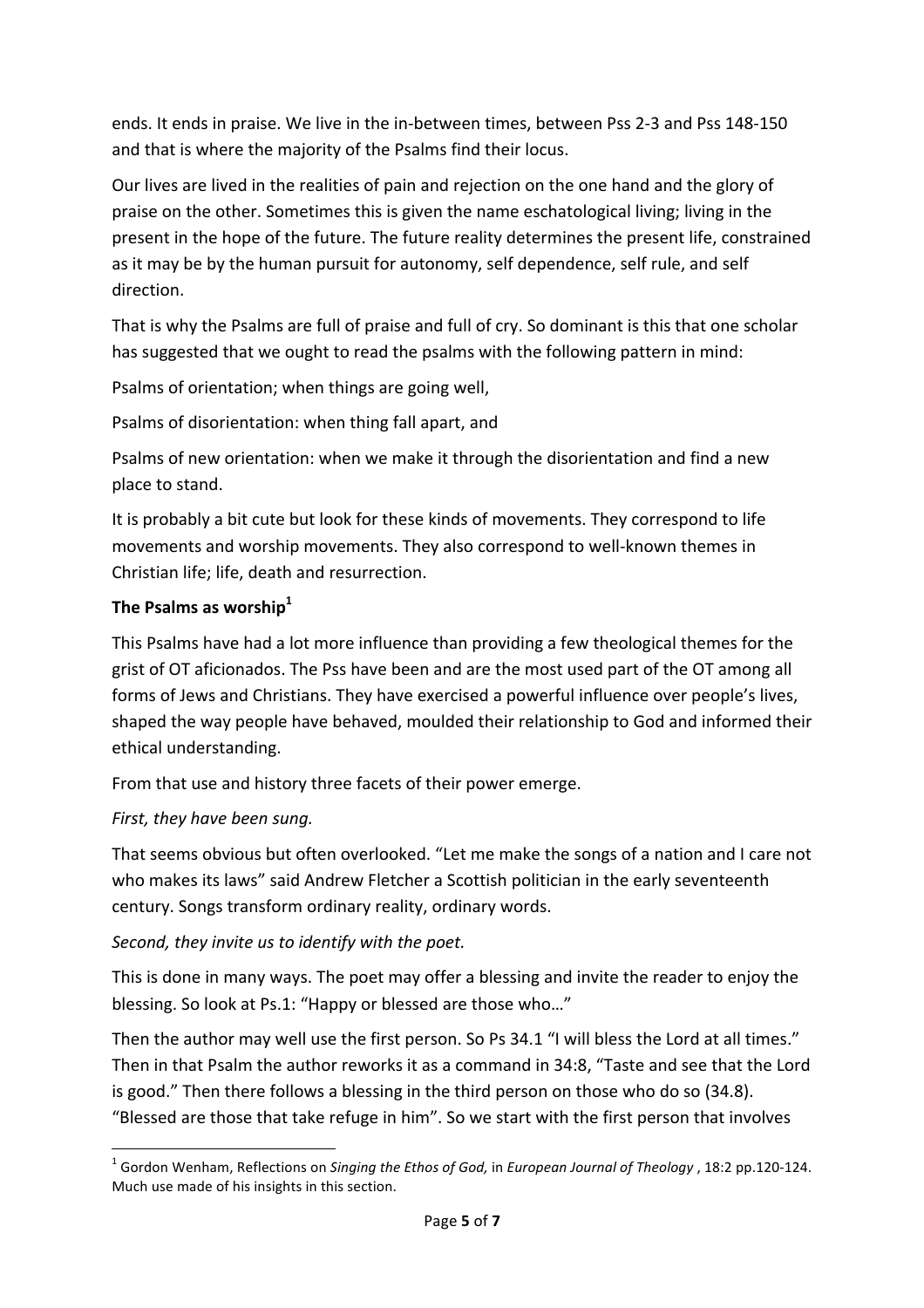me personally then I follow the identification through to its conclusions. Psalm 34 is a good example and vss. 11-14 draws the lessons for life of such an identification.

The psalmist proposes a relational ideal that is open to the reader to experience.

# Third, they are prayed.

We can listen to theology lectures, we can listen to recitations of the Law as was done in the Jewish tradition, we can listen to sermons. These are on the whole silent passive affairs.

But what happens when we pray especially if the prayer is sung? Let's read Psalm 7:8-9;

"The Lord judges the peoples; "judge me, O Lord, according to my righteousness "and according to the integrity that is in me.

"O let the evil of the wicked come to an end, "but establish the righteous, "you who test the minds and the hearts, "O righteous God."

The Psalmist affirms God will judge the nations and then invites God to judge him affirming that God tests the mind and heart. This is very disturbing. Is this what you really want?

You see in theology the judgment of the nations is an academic idea to be debated. Here it is prayed and sung to be lived by. The writer, the pray-er, the singer give active consent to the standards of life implied in the Psalms. The affirmation that God will judge the wicked is turned in active prayer and worship that God will judge me.

We are performing here in prayer and song an act of commitment. So what looks like a statement of fact, "The Lord judges the peoples" become words that alter the relationship with God that mere listening does not. I am committing myself to patterns of behaviour, standards of integrity and roles in relationship with God that no theological or verbal statement would ever make me do.